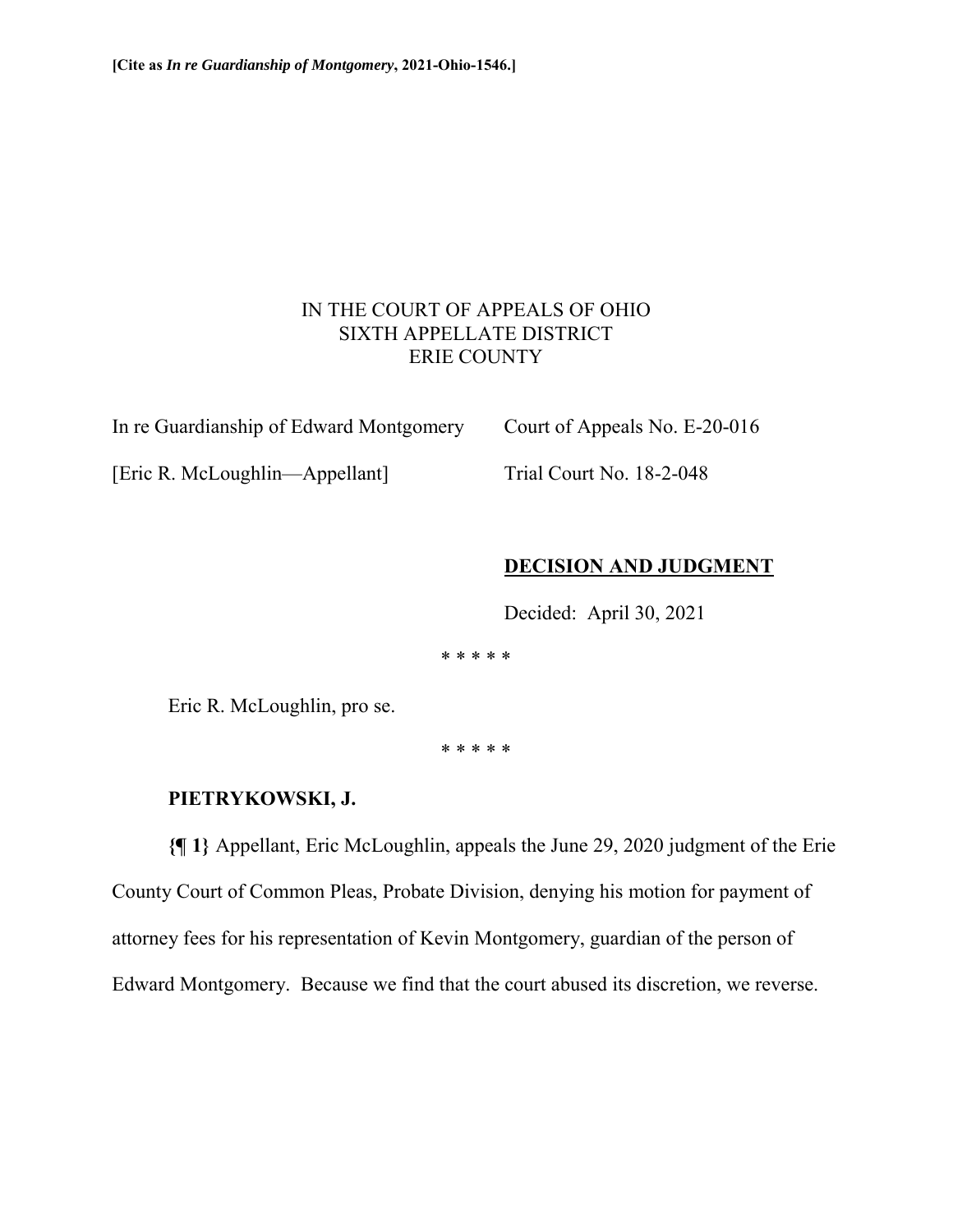**{¶ 2}** The facts relevant to our determination of this matter are as follows. On September 19, 2018, attorney Linda Van Tine filed an application and was named guardian of the estate of incompetent ward Edward Montgomery.<sup>1</sup> The ward was also represented by counsel.

**{¶ 3}** Following a psychological evaluation of the ward, it was determined that a guardianship of the person was necessary. On September 9, 2019, the ward's son, Kevin Montgomery, filed an application to be named as guardian of his person; the letters of guardianship were filed on October 2, 2019.

**{¶ 4}** According to appellant, and through the affidavit of Kevin filed with the probate court for purposes of appeal, the court, as a condition of appointing Kevin as guardian, required he pass a background check, hire counsel to represent him, and file an application for appointment. Kevin claimed that he and appellant telephoned the clerk who stated that because the judge was requiring him to hire an attorney, the fees would be paid from the guardianship estate.

**{¶ 5}** Thereafter, on November 14, 2019, appellant filed, and the court signed, a judgment entry drafted by appellant giving guardian Kevin the authority to "retain counsel and to enter into a fee agreement" with appellant. The entry stated:

The Applicant is authorized to retain attorney Eric R. McLoughlin \* \* \* to represent him in this matter and to execute the proposed fee

 $\overline{a}$ 

<sup>&</sup>lt;sup>1</sup> Van Tine was also appointed guardian of the estate of Barbara Montgomery, Edward's wife.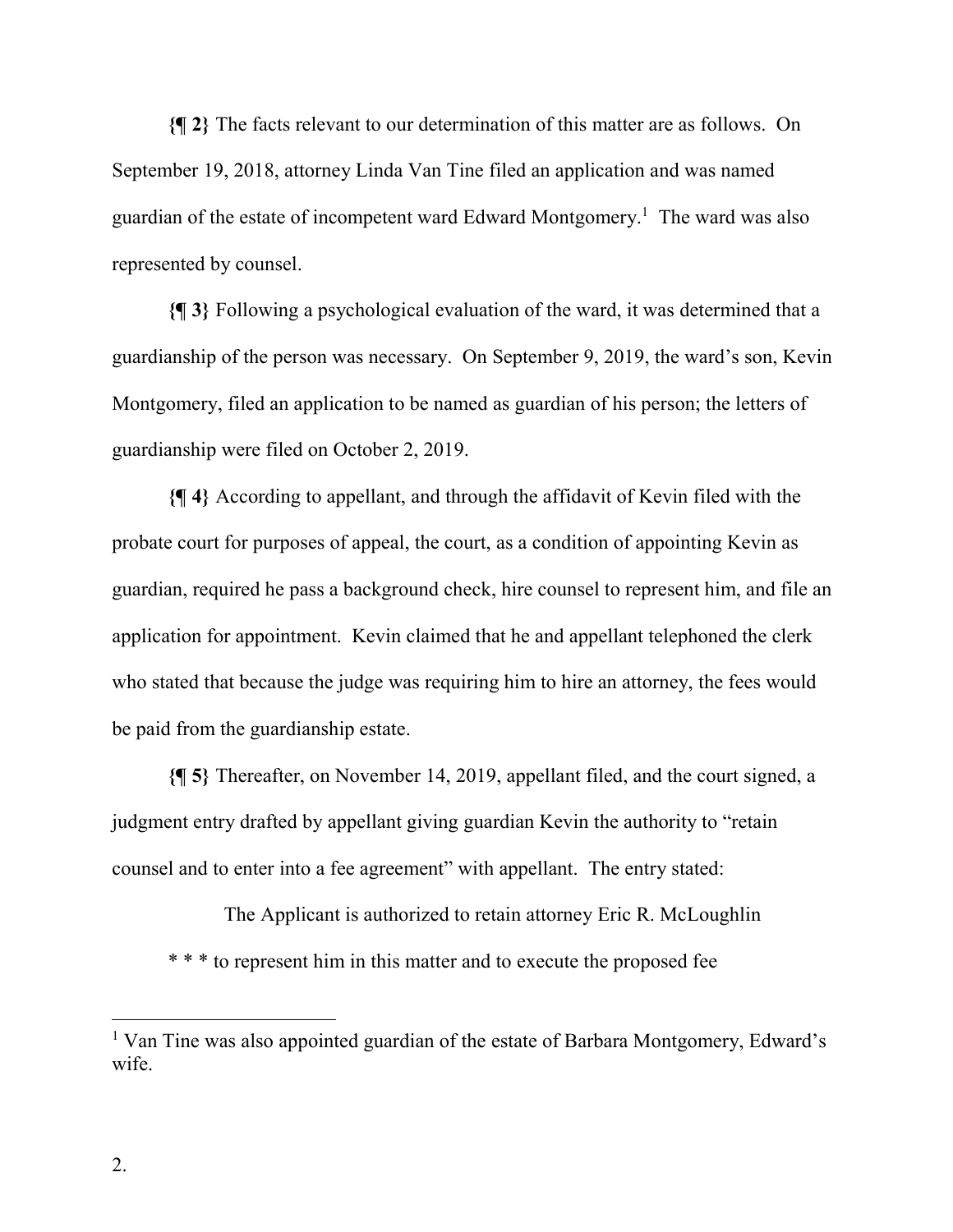agreement and to bind the guardianship estate to the same. Notwithstanding the foregoing, no fees shall be paid to the Applicant's counsel from the guardianship estate without prior approval of the court.

**{¶ 6}** The fee agreement between appellant and Kevin was executed on December 5, 2019, and provided, in relevant part:

In addition to our fees, you agree to pay, or reimburse us for, costs and expenses incurred by us in the course of performing services, including but not limited to, messenger and delivery charges, court costs, and filing fees.

We anticipate that our costs and fees for this matter will be paid from your dad's guardianship estate with the prior approval of the court and we agree to file applications for attorney fees and costs to seek such approval prior to requesting that you pay any fees or costs with your own assets. However, notwithstanding the foregoing, by signing this agreement, you are agreeing to be personally responsible for our fees and costs if court approval for payment from your dad's assets cannot be obtained.

\* \* \*. If the court denies our fees based on its determination that the services we provide are not sufficiently related to your dad's guardianship for payment from his assets to be in his best interest, then we will submit the invoice for such services to you for payment from your assets and payment will be due within 30 days of your receipt of the invoice. We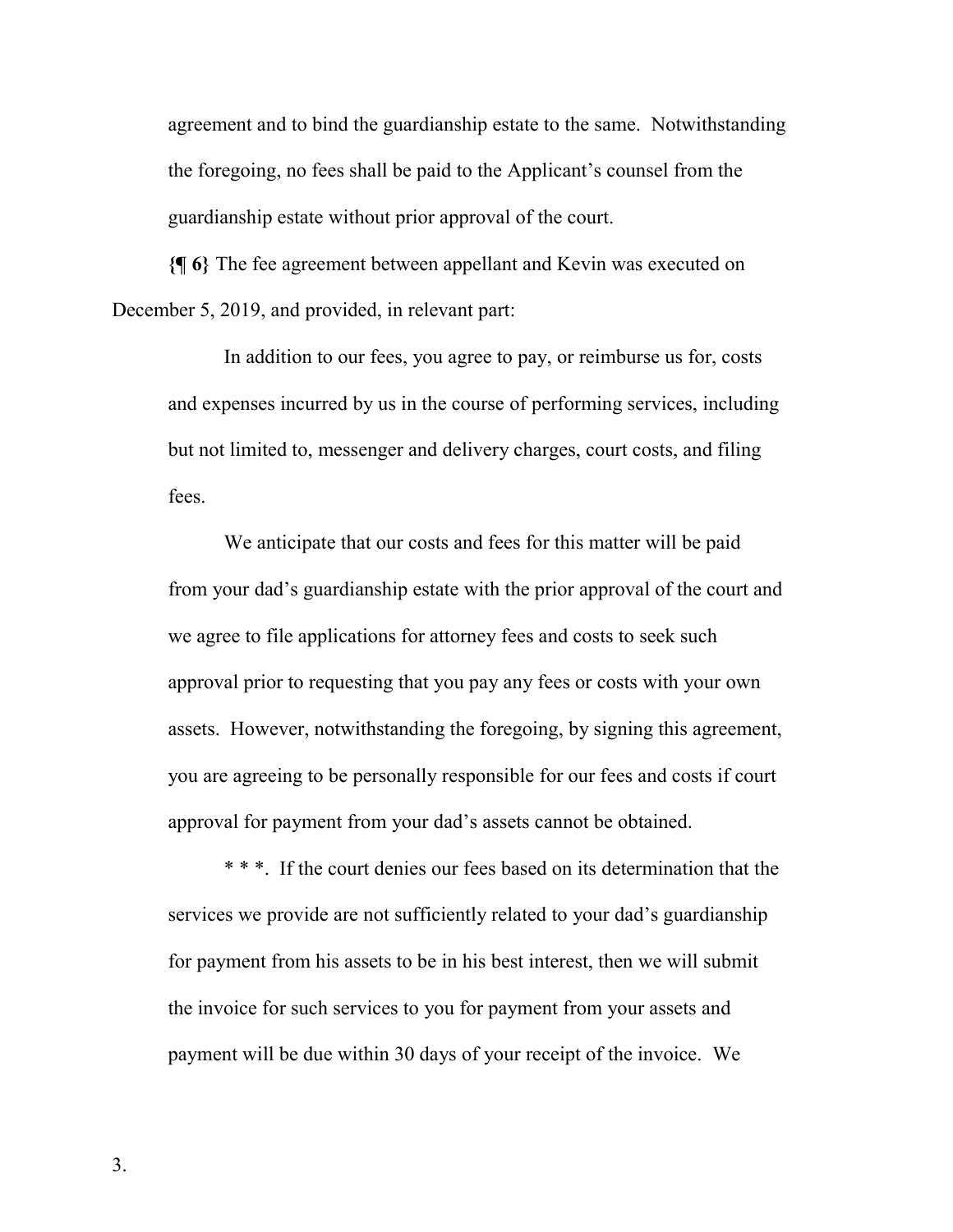agree that we will not seek payment from you from your personal assets if the court were to deny the requested fees on the ground that the charges are not reasonable under the circumstances.

**{¶ 7}** On January 22, 2020, the guardian of the estate filed a motion to withdraw citing harassment by family members. Thereafter, on February 3, 2020, Kevin filed an application to be appointed guardian of the estate.

**{¶ 8}** On February 26, 2020, the judge presiding over the case recused herself citing a potential conflict of interest; on March 12, 2020, the Supreme Court of Ohio assigned the case to retired Judge Robert Pollex.

**{¶ 9}** On May 6, 2020, the guardian of the estate's motion to withdraw was denied. On May 19, 2020, notice was filed that Kevin had retained new counsel.

**{¶ 10}** Thereafter, on June 4, 2020, appellant filed an application for attorney fees and costs. He stated that the \$15,203.50 plus the \$150 filing fee were "necessary and beneficial to the guardianship." Appellant attached itemized statements of fees incurred from October 22, 2019 to January 17, 2020, and January 17 through May 9, 2020, when his representation of Kevin ended.

**{¶ 11}** The guardian of the estate opposed the motion arguing that the estate had insufficient funds to pay the attorney fees. The guardian noted that there had been four attorneys billing for fees incurred in the case. She stated that "[t]his attorney has not charged these cases for all the services rendered over these past years and has not been paid except after care needs and maintenance expenses are paid for the Wards and their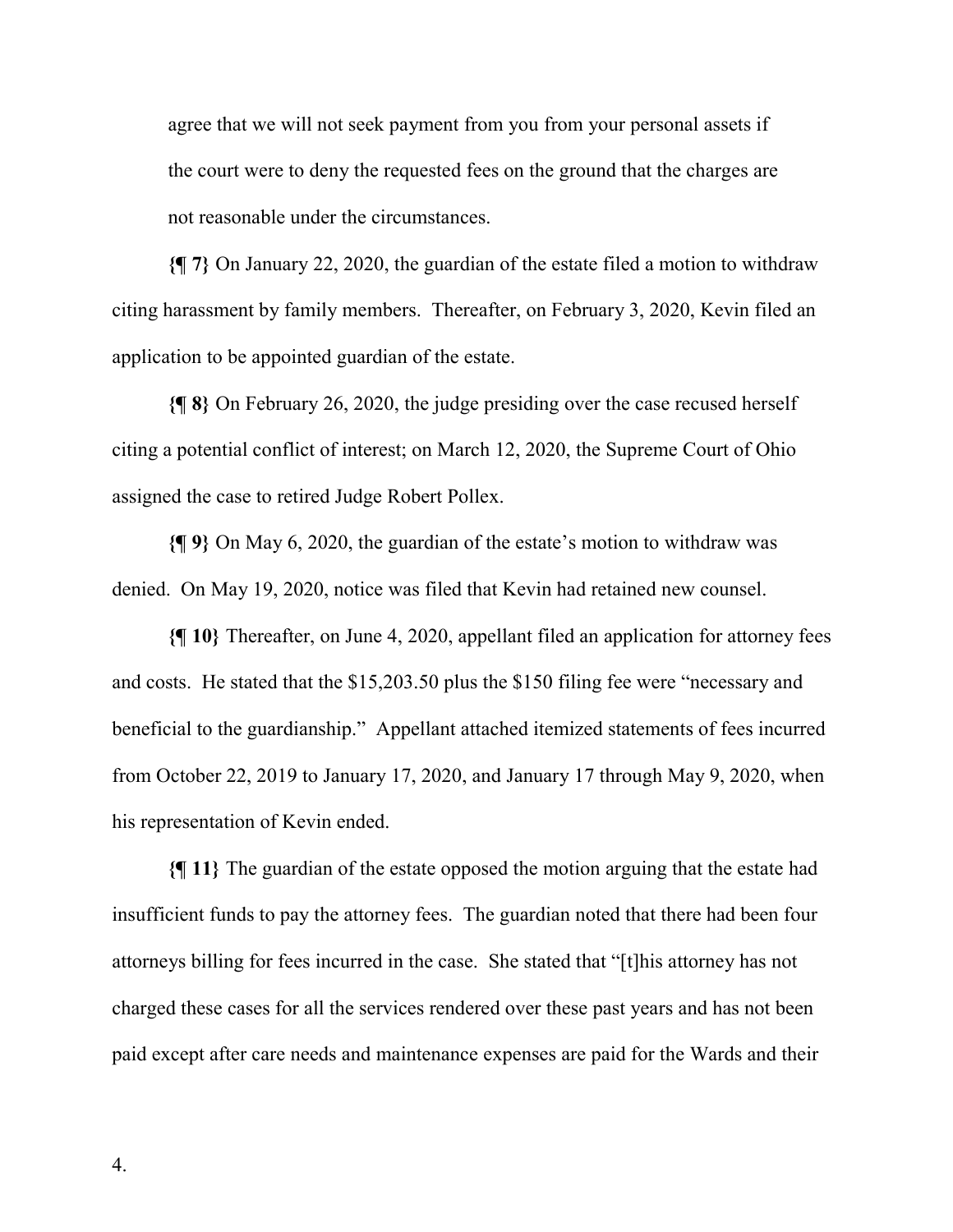income producing property." The guardian alternatively requested guidance from the court on how to pay the attorneys involved.

**{¶ 12}** On June 29, 2020, the court denied appellant's motion. The court first stated: "The court had not appointed Mr. McLoughlin nor authorized his representation of the Guardianship. Mr. Kevin Montgomery may retain his own attorney at his own expense but needs authority of Court for payment from Guardianship funds." The court then concluded appellant's representation of Kevin was neither beneficial to the guardianship nor a necessity. The court further found that the assets of the guardianship were insufficient to pay the over \$15,000 requested.

**{¶ 13}** This appeal followed with appellant raising the following six assignments of error for our consideration:

Assignment of Error No.1: The probate court abused its discretion by denying my Application for Fees without holding a hearing to allow me to present evidence regarding the reasonableness of my fees and the reasons my services were beneficial to the guardianship.

Assignment of Error No. 2: The probate court abused its discretion by denying my Application for Fees based in its erroneous finding that it had not authorized my representation of Kevin in the guardianship.

Assignment of Error No. 3: The probate court abused its discretion by applying the three-part test that i[t] used to determine the allowance of attorney fees for attorneys who represent wards in guardianship termination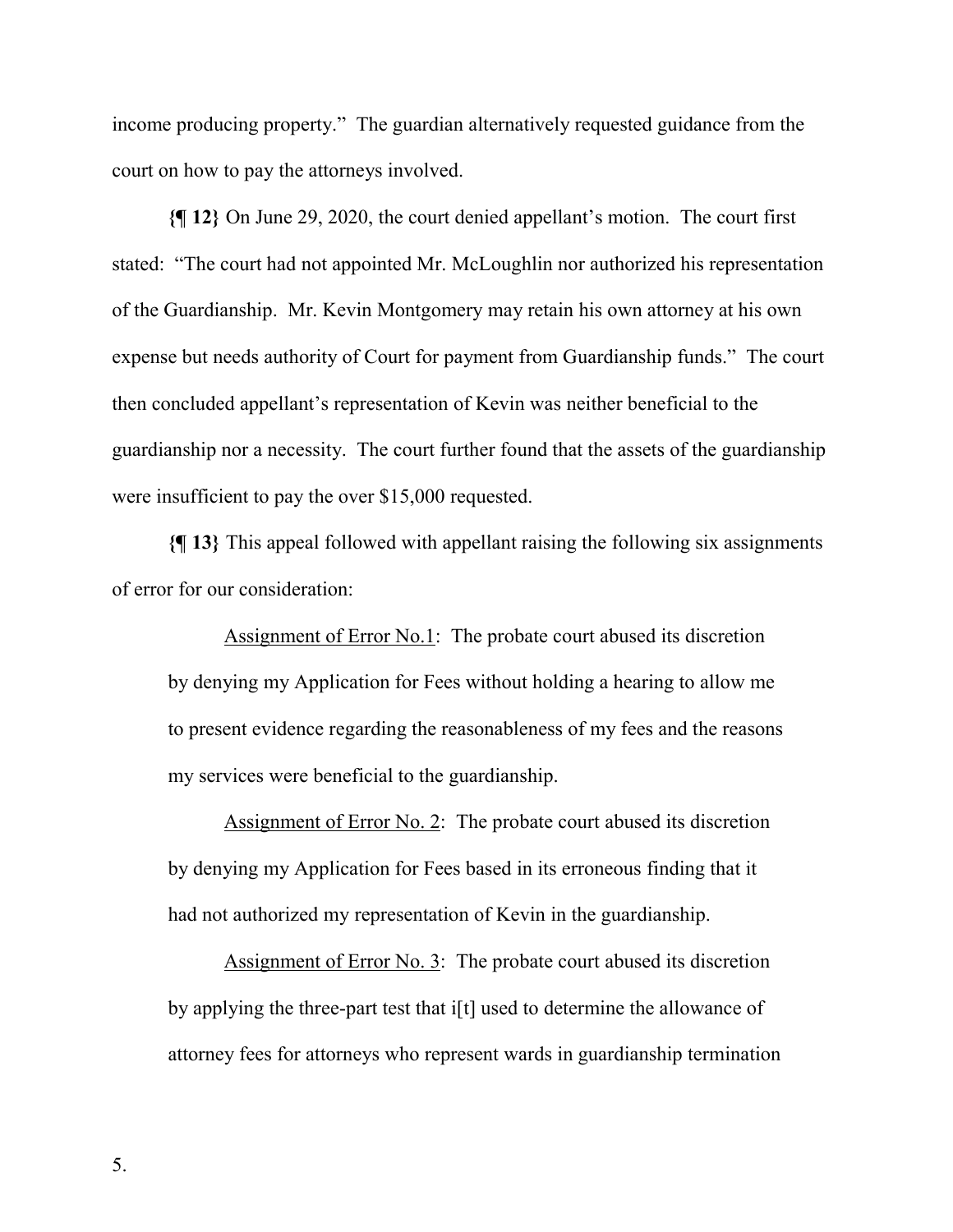proceedings without the or the court's authorization to do so to deny my Application for Fees instead of applying the test in Prof. Cond. Rule1.5 to determine the reasonableness of my attorney fees.

Assignment of Error No 4: The probate court abused its discretion by finding that none of my services were necessary or beneficial to the guardianship.

Assignment of Error No. 5: The probate court abused its discretion by finding that the \$150 of costs I advanced for the filing fee for Kevin's application to be appointed as the guardian of Ed's estate were not necessary or beneficial to the guardianship.

Assignment of Error No. 6: The probate court abused its discretion by finding that the assets of the guardianship estate are insufficient to pay my attorney fees and costs because there are sufficient assets in the guardianship estate to pay my fees and costs, and even if there weren't, R.C. 2111.24 and 2117.25 set forth the procedure a guardian must follow when the guardianship estate is insolvent.

**{¶ 14}** Appellant initially asserts his standing to pursue this appeal. We note that Loc.R. 40(G) of the Court of Common Pleas of Erie County, Probate Division provides: "An application shall be filed for the allowance of counsel fees for services rendered to a guardian, trustee, or other fiduciary. The application may be filed by the fiduciary or attorney."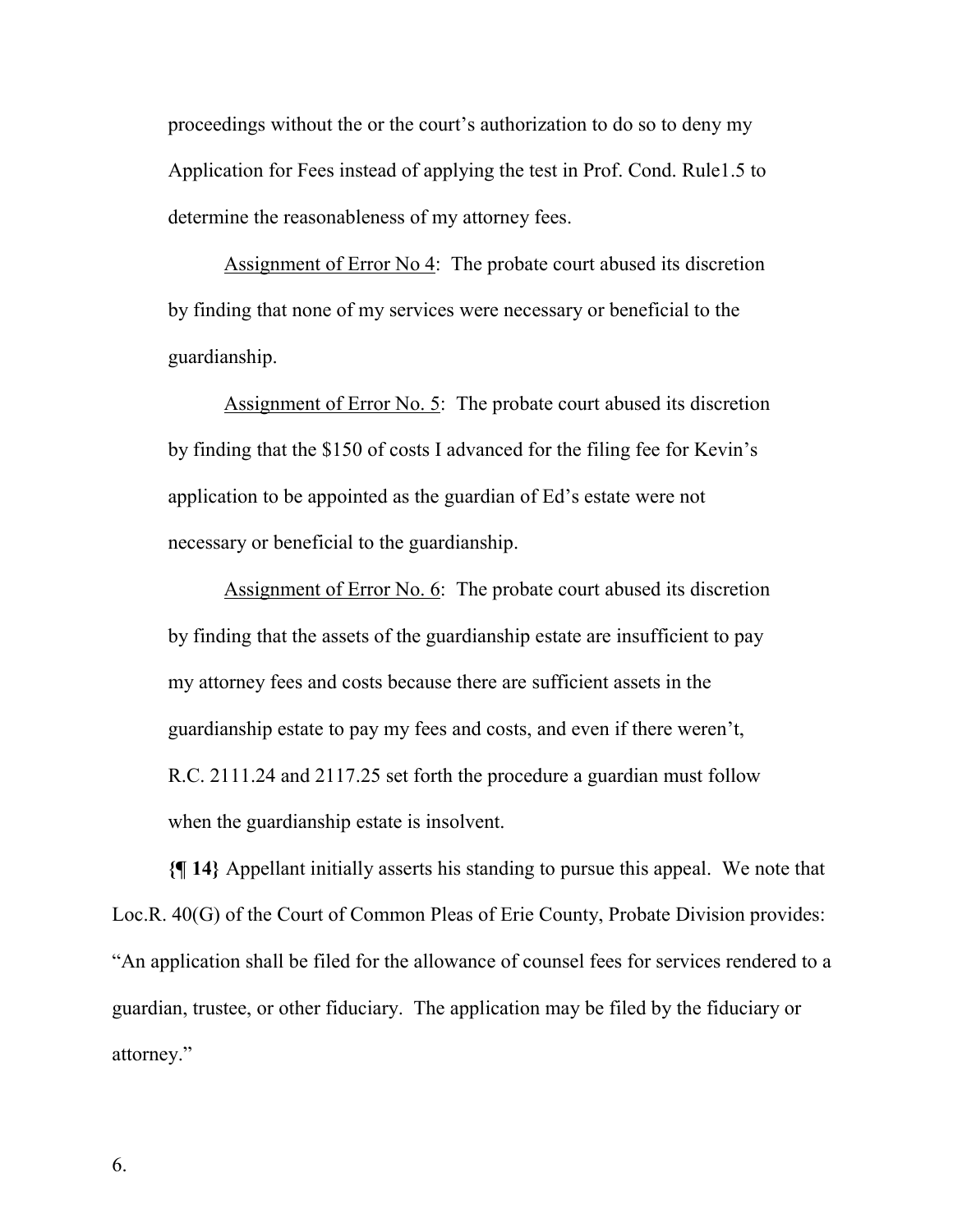It is a fundamental rule that an appeal may generally be instituted only by "parties who are able to demonstrate a present interest in the subject matter of the litigation which has been prejudiced by the judgment of the lower court." *Willoughby Hills v. C.C. Bar's Sahara, Inc.* (1992), 64 Ohio St.3d 24, 26, 591 N.E.2d 1203. Because guardianship proceedings are not adversarial, but are in rem proceedings involving only the probate court and the ward, the requirements for standing to appeal are more elaborate. *See In re Guardianship of Love* (1969), 19 Ohio St.2d 111, 48 O.O.2d 107, 249 N.E.2d 794. To have standing in an appeal from a guardianship order, parties must either have an interest adverse to the ward's or have otherwise been aggrieved in some manner by the order. *Id.* at 115-116, 48 O.O.2d 107, 249 N.E.2d 794 (finding no standing for a guardian to appeal a determination that her ward had been restored to competency).

*In re Guardianship of Santrucek*, 120 Ohio St.3d 67, 2008-Ohio-4915, 896 N.E.2d 683,

¶ 5. Because appellant has an interest adverse to the ward, was aggrieved by the court's denial of his application, and no longer represents the guardian we find that he has standing to appeal.

**{¶ 15}** Further, as to the assignments of error raised below, we review the probate court's decision regarding attorney fees for an abuse of discretion. *In re Guardianship of Kufchak*, 126 Ohio App.3d 428, 430, 710 N.E.2d 748 (9th Dist.1998), citing *In re*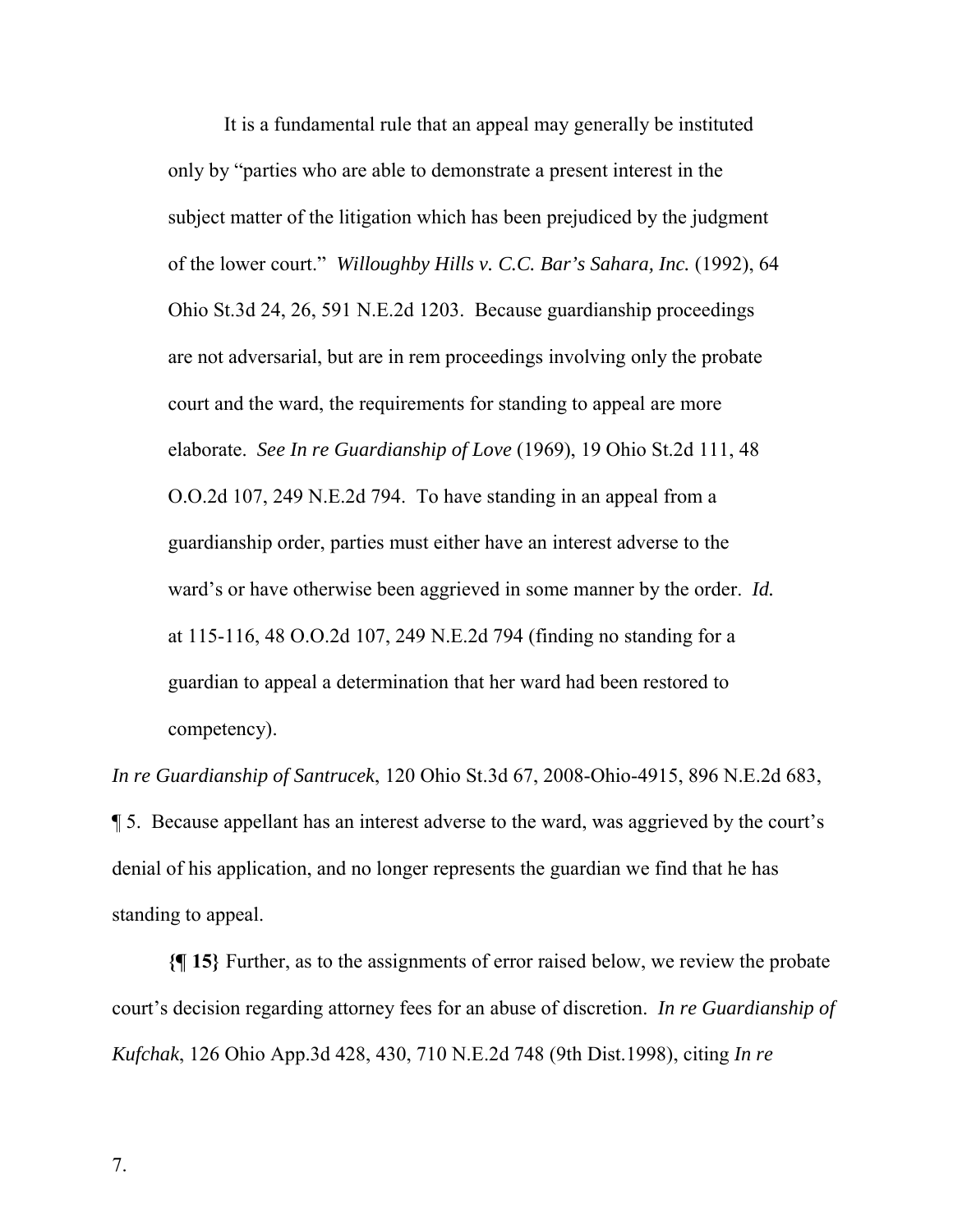*Guardianship of Rider*, 68 Ohio App.3d 709, 712, 589 N.E.2d 465 (6th Dist.1990). Accordingly, we will not reverse the trial court's judgment unless we find it arbitrary or unconscionable. *Blakemore v. Blakemore*, 5 Ohio St.3d 217, 219, 450 N.E.2d 1140 (1983).

**{¶ 16}** Appellant's first assignment of error contends that the court erroneously denied his fee application without first conducting a hearing. In support, appellant relies on Supp.R. 71 and analogous Loc.R. 40 which provide that attorney fees be awarded only after a proper hearing (unless modified by a local rule.) Loc.R. 34 further provides:

(B) Fees in excess of \$200 shall be applied for by filing an Application for Counsel Fees with the Court, which shall set forth: (1) an itemized statement of services performed (and benefit derived if necessary); (2) dates of services, (3) time spent and (4) hourly rate charged therefor.

A hearing on the application may be waived or scheduled, depending on the complexity of the issue involved and the fee requested.

**{¶ 17}** Appellant acknowledges that the rule provides that a hearing may be waived but claims that the guardianship was a complex proceeding necessitating a hearing. Appellant further contends that guardian and attorney for the estate's applications for fees were "rubber stamped" without any opportunity for objections.

**{¶ 18}** Reviewing the fees claimed by appellant and itemized in the billing statement attached to his application and the record in this case, including the late trial judge reassignment, we agree that the complexity of the guardianship of the person of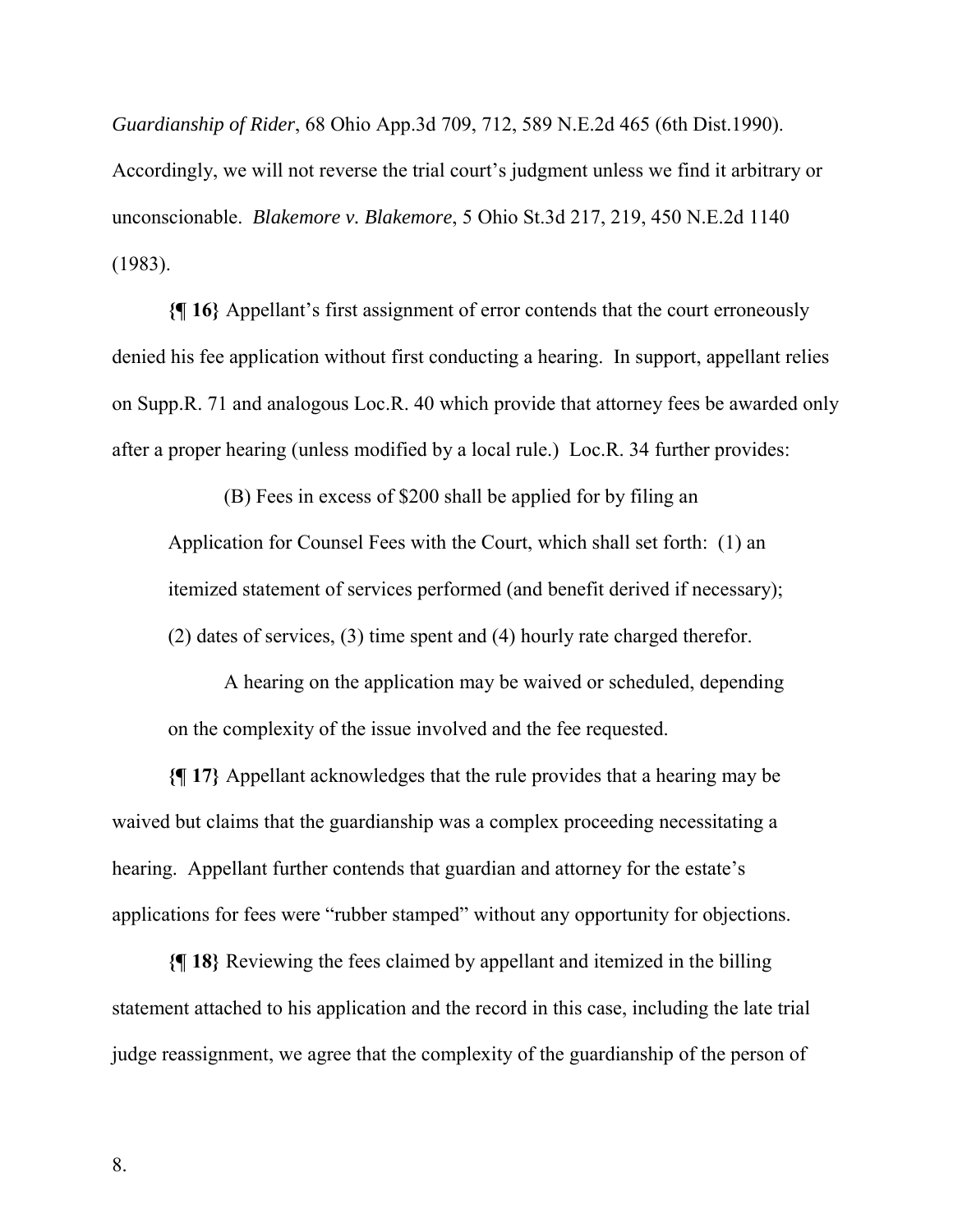Edward Montgomery required a hearing on the fee application. This is further demonstrated in the November 14, 2019 judgment entry of the prior trial judge "authorizing" Kevin to hire an attorney and "to bind the guardianship estate to the same." Accordingly, the trial court abused its discretion in denying the application without first conducting a hearing on the reasonableness of the fees requested and whether the services benefitted the guardianship. Appellant's first assignment of error is well-taken.

**{¶ 19}** Based on our disposition of appellant's first assignment of error, we find that the remaining assignments of error are moot and not well-taken.

**{¶ 20}** On consideration whereof, we reverse the June 29, 2020 judgment of the Erie County Court of Common Pleas, Probate Division, and remand the matter for a hearing on appellant's attorney fee application. Pursuant to App.R. 24, the costs of this appeal are assessed to appellee, the estate of Edward Montgomery.

> Judgment reversed and remanded.

A certified copy of this entry shall constitute the mandate pursuant to App.R. 27. *See also* 6th Dist.Loc.App.R. 4.